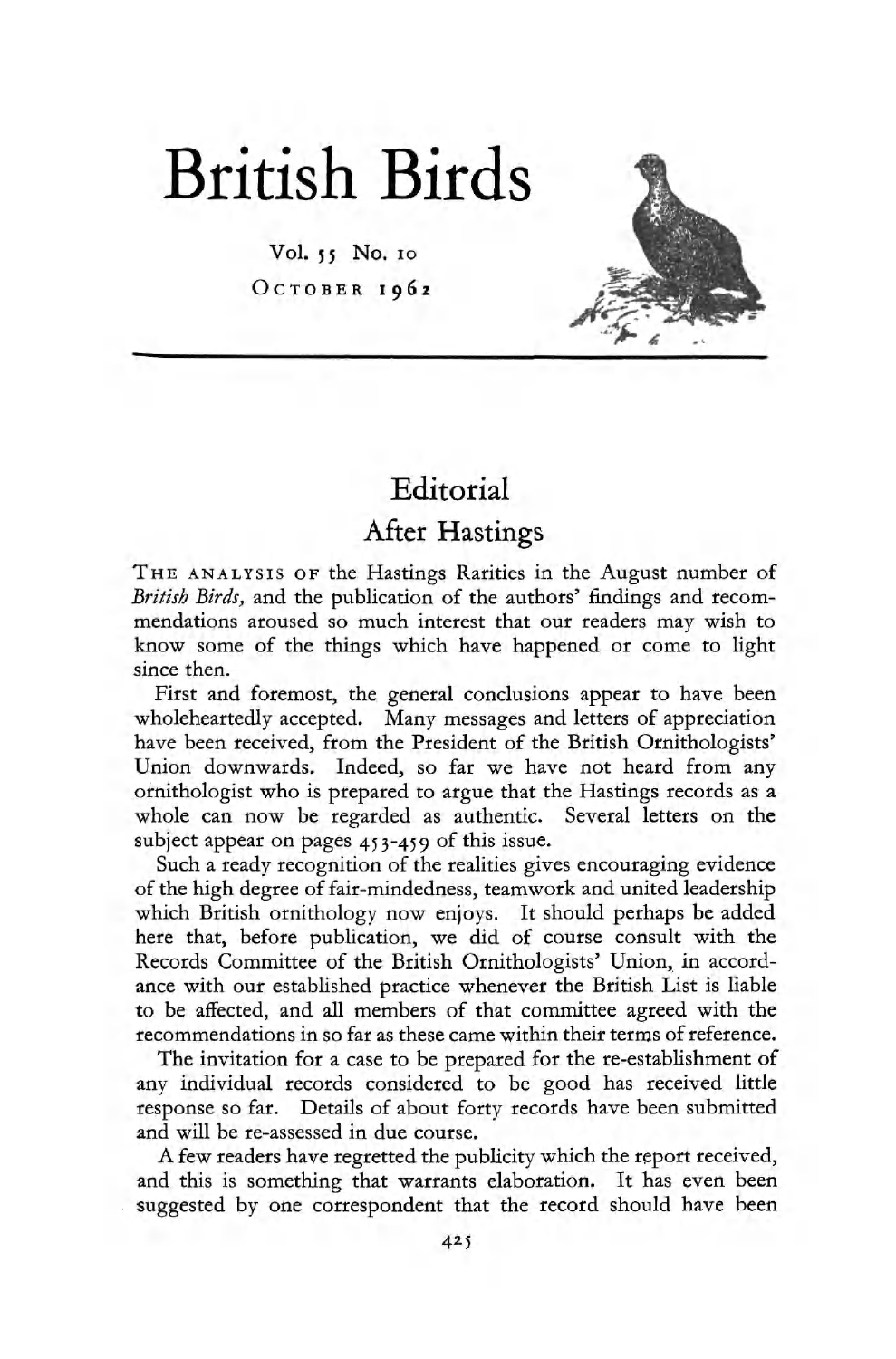quietly set straight "in the process of revising the *B.O.U. Check-List".*  But such hole-and-corner methods for dealing with long accepted records would have ensured the worst of all worlds, with incredulity and dissension among ornithologists, demands for the facts, and eventual publication in a highly charged atmosphere. The only alternative to publication was to condone a mass of records we regarded as false.

Given publication, then, it was obvious, in view of the ever-widening interest in ornithological matters and the nature of the report itself, that the exposure would inevitably attract newspaper attention. We felt that to hold a press conference on the eve of publication would give those concerned an opportunity of drawing the attention of responsible journalists to the serious scientific nature of the report and to eliminate many misunderstandings which might otherwise have arisen. This decision was more than justified as it was thus possible to clear up a number of points and to stress the report's concern with the ornithological, rather than the personal, aspects. The result was a balanced, good-humoured and reasonably accurate presentation to the public, and the episode would seem to have enhanced, rather than reduced, the regard in which ornithological standards are held. Apart from the many comments and features in the newspapers and on radio and television, serious reviews appeared in *The New Statesman* and *The New Scientist.* 

We also felt that several other issues demanded a wider audience than the readers of *British Birds* and *The Ibis.* These included the possession, by many thousands of people, of books in which the birds affected by the disclosures are actually mentioned and which will now require amendment; the question whether a repetition of such a fraud is adequately provided against; the problem of this journal's share of the responsibility for the original acceptance of the records; and the desirability of reaching all possible sources of further information on the matter.

In the event, the extent and persistence of outside interest has amazed us, put some strain on the running of our affairs, and absolutely convinced us that we were right to give the facts fully and clearly to the press at the outset. Fortunately it is quite plain and generally recognised that such a large-scale deception could not occur now, thanks to the elaborate system of checking and verification which, although at times undoubtedly irksome, must now be seen more vividly than ever to be essential and to merit the universal support which it on the whole commands.

The publicity has brought in some further information, as nothing else could have done. For example, it may be remembered that on pages 316-317 of our analysis we referred to the likelihood of there being "undoubtedly some, perhaps many more" specimens which